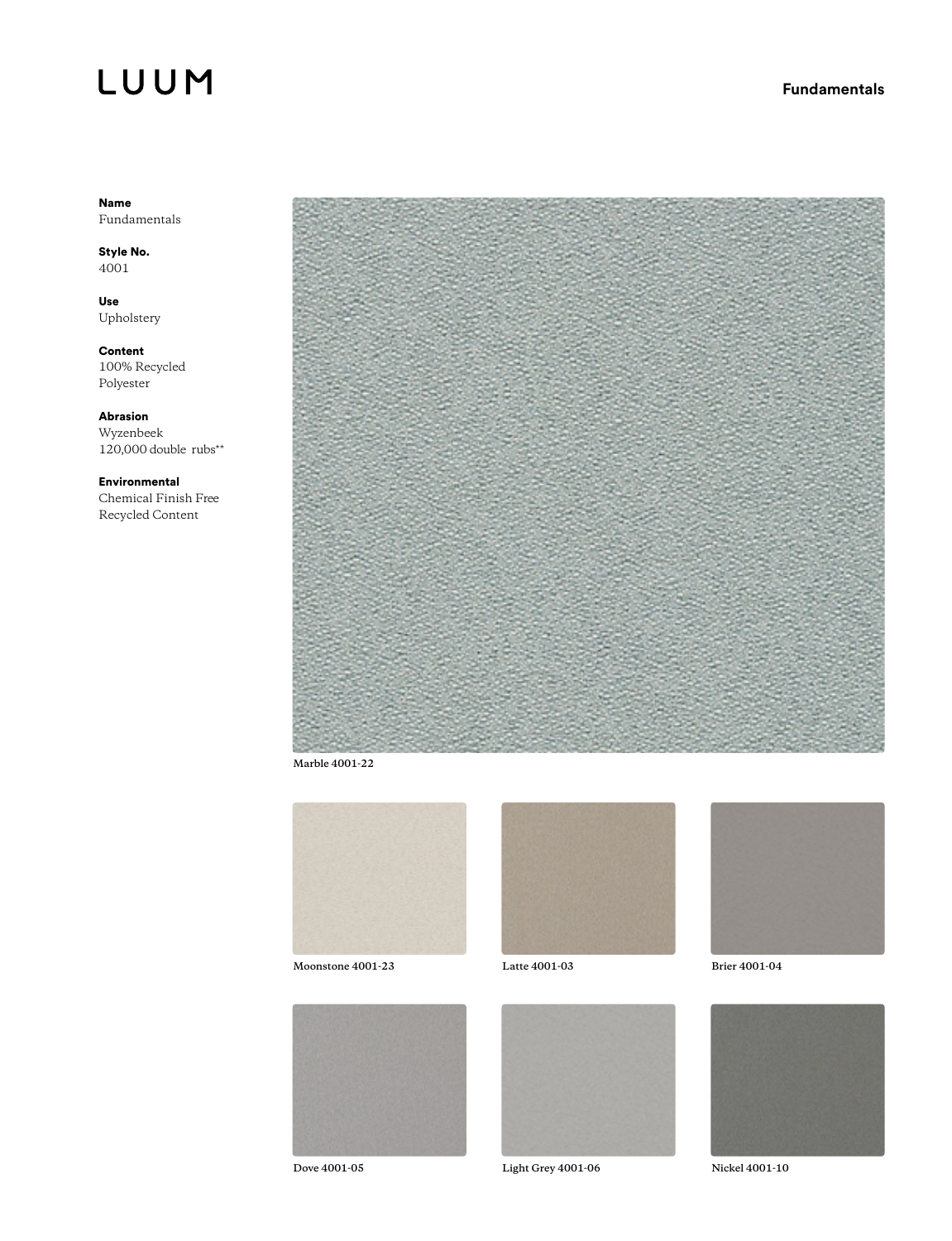

**Tangelo 4001-14 Verde 4001-09 Slate 4001-13**

















**Wendigo 4001-21 Armory 4001-16 Black 4001-19**